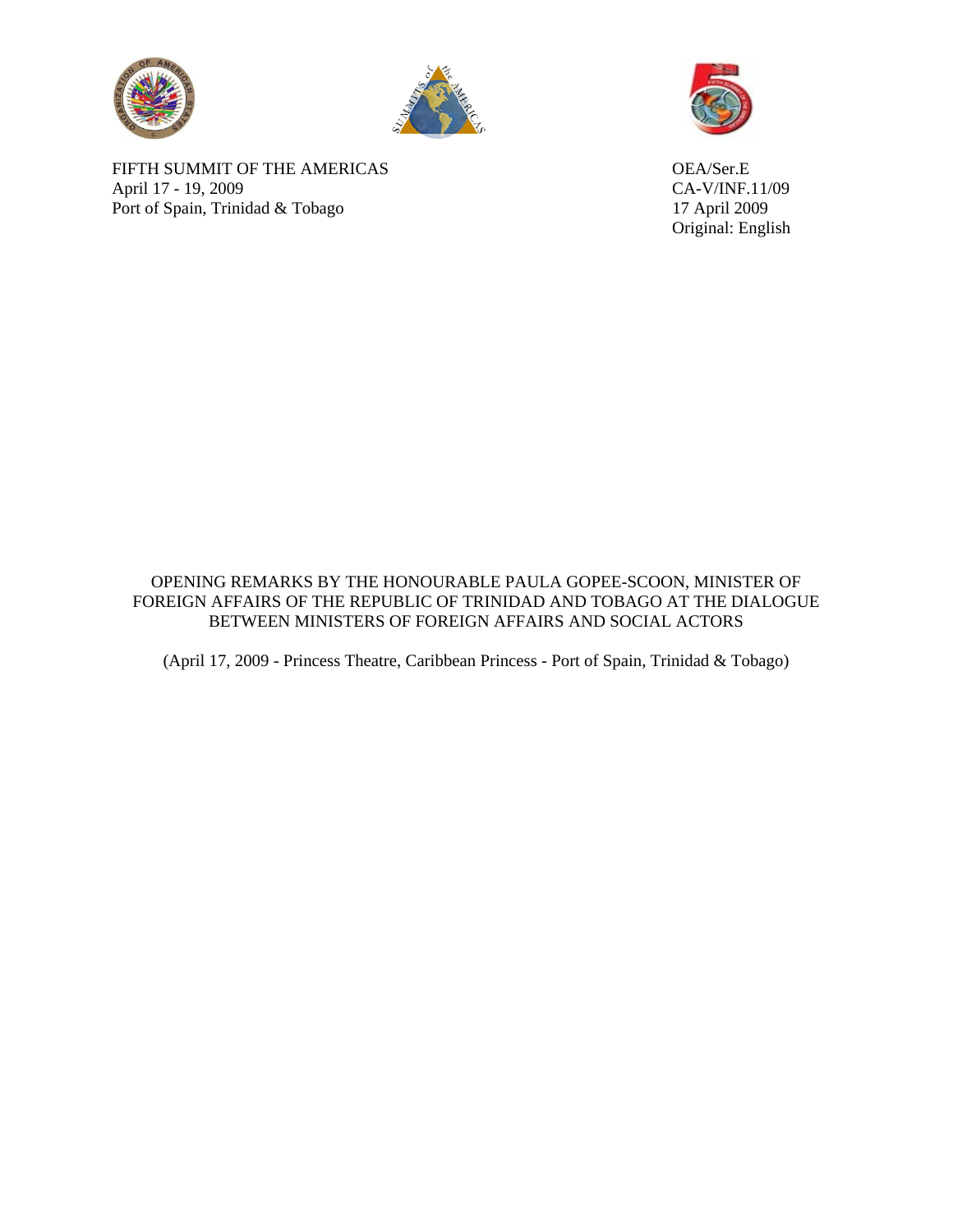## OPENING REMARKS BY THE HONOURABLE PAULA GOPEE-SCOON, MINISTER OF FOREIGN AFFAIRS OF THE REPUBLIC OF TRINIDAD AND TOBAGO AT THE DIALOGUE BETWEEN MINISTERS OF FOREIGN AFFAIRS AND SOCIAL ACTORS

(April 17, 2009 - Princess Theatre, Caribbean Princess - Port of Spain, Trinidad & Tobago)

Colleague Ministers,

Ladies and Gentlemen,

Trinidad and Tobago officially embarked on the road to the Fifth Summit in September 2006 and, since that time the Government has consistently highlighted the need to work with all our the principal actors towards the Fifth Meeting of Heads of State and/or Government of the Hemisphere. Today, April 17 – a mere few hours before the Opening Ceremony of this defining event, Trinidad and Tobago is deeply appreciative of the unyielding support which we have received from all of our hemispheric partners – Member States of the Organization of American States including past Summit hosts, Secretary General Insulza and the General Secretariat of the OAS, the institutions of the Joint Summit Working Group (JSWG) and representatives of the social actors present here today.

The consultative process has been wide-ranging and deep, starting with the choice of the theme for the Summit of "*Securing Our Citizen's Future by Promoting Human Prosperity, Energy Security and Environmental Sustainability*". I was honoured to have had the privilege of presenting the theme and Concept Paper for the Summit to the Permanent Council of the OAS last April. The feedback from Member States guided Trinidad and Tobago in the formulation of the draft Declaration of Commitment as did the response by social actors to the call for their views on the Concept Paper. To this end, we were certainly heartened by the Hemispheric Consultation with Civil Society held in May 2008 in Miami which was attended by over one hundred (100) persons from twenty-seven (27) countries in the hemisphere – representing all geographic regions and groups such as small and medium enterprises, think tanks, academia, indigenous groups, afro-descendants, women, the handicapped, persons living with HIV/AIDS, and consumer groups, among others.

As the **sensitive** negotiations on the Declaration of Commitment progressed, the views of many social actors were circulated to Member States and tabled officially at meetings of the Summit Implementation Review Group (SIRG). The SIRG negotiators therefore benefitted from the consultations of civil society held last October in Trinidad and Tobago, December in El Salvador, Peru in February this year and at the OAS in March as well as from the consultations undertaken by the private sector in the Hemisphere.

I must, at this juncture, commend the many social actors who have travelled the road to the Fifth Summit with us. Many of you journeyed to the different consultations, on successive occasions, at considerable sacrifice and with finite resources.

As I stated at the forum with civil society held prior to the start of the 38<sup>th</sup> OAS General Assembly in Colombia last year - the importance of fostering a positive and productive relationship with social actors cannot be understated. Your contributions, expertise and feedback are vital to the inter-American agenda as we seek to make it more relevant and most importantly, to ensure that policies adopted touch the lives of the people of this Hemisphere in a meaningful, tangible way. The views shared by the social actors on issues which impact on the development and well-being of people from Asunción, Georgetown, Mar del Plata, Port au Prince, San José, and Brasilia among others, have greatly enriched the process.